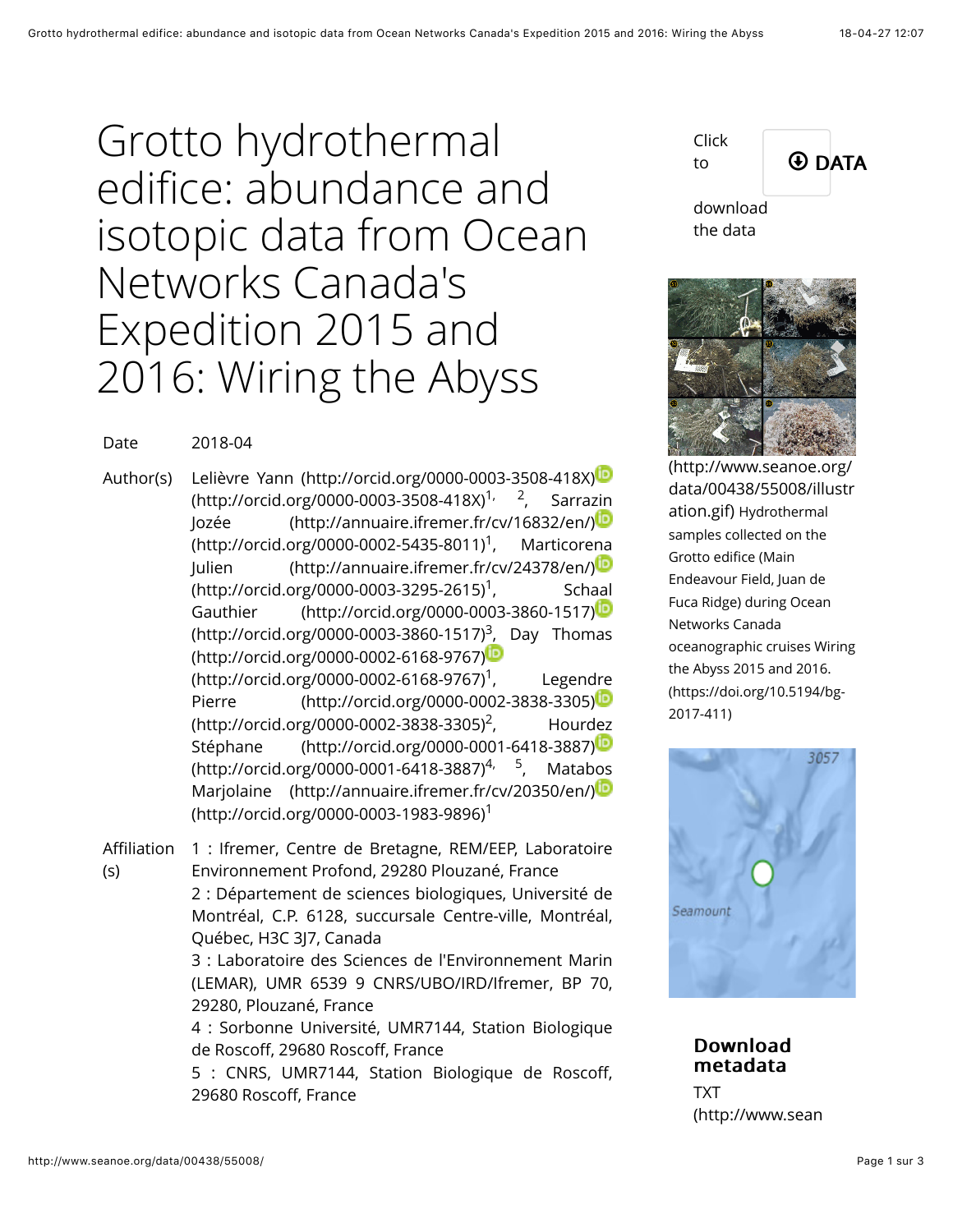DOI [10.17882/55008 \(http://doi.org/10.17882/55008\)](http://doi.org/10.17882/55008)

- Publisher [SEANOE \(http://www.seanoe.org\)](http://www.seanoe.org/)
- Abstract Abundances and isotopic data of inventoried species within tubeworm assemblages of the hydrothermal edifice Grotto (Main Endeavour Field, Juan de Fuca Ridge), during the oceanographic cruises Ocean Networks Canada's Expedition 2015 and 2016: Wiring the Abyss. Six sampling units were collected to represent variate stages of ecological succession on the edifice. Details on the sampling method and analyses are published in Lelièvre et al. 2018 (https://doi.org/10.5194/bg-2017-411 [\(https://doi.org/10.5194/bg-2017-411\)](https://doi.org/10.5194/bg-2017-411)).

Licence

## CC BY-NC

[\(https://creativecommons.org/licenses/by-nc/4.0/\)](https://creativecommons.org/licenses/by-nc/4.0/)

| File                                                                                                         | Size  | Format                                                                                           | Processi<br>ng | Access         |
|--------------------------------------------------------------------------------------------------------------|-------|--------------------------------------------------------------------------------------------------|----------------|----------------|
| Abunda<br>nce<br>Data<br>(http://<br>www.se<br>anoe.or<br>g/data/0<br>0438/55<br>008/dat<br>a/56429<br>.csv) | 1 KB  | <b>CSV</b><br>(https://<br>en.wikip<br>edia.org<br>/wiki/Co<br>mma-<br>separat<br>ed_valu<br>es) | Raw<br>data    | Open<br>access |
| Isotopic<br>Data<br>(htp://<br>www.se<br>anoe.or<br>g/data/0<br>0438/55<br>008/dat<br>a/56430<br>.csv)       | 33 KB | <b>CSV</b><br>(https://<br>en.wikip<br>edia.org<br>/wiki/Co<br>mma-<br>separat<br>ed_valu<br>es) | Raw<br>data    | Open<br>access |

oe.org/data/0043 [8/55008/export.tx](http://www.seanoe.org/data/00438/55008/export.txt) t), RIS (http://www.sean oe.org/data/0043 [8/55008/export.ri](http://www.seanoe.org/data/00438/55008/export.ris) s), XLS (http://www.sean oe.org/data/0043 [8/55008/export.xl](http://www.seanoe.org/data/00438/55008/export.xls) s)

## **References**

Lelièvre Yann, Sarrazin Jozée, Marticorena Julien, Schaal Gauthier, Day Thomas, Legendre Pierre, Hourdez Stéphane, Matabos Marjolaine (2017). Biodiversity and trophic ecology of hydrothermal vent fauna associated with tubeworm assemblages on the Juan de Fuca Ridge. Biogeosciences Discussions, 1- 34. [\(http://doi.org/10](http://doi.org/10.5194/bg-2017-411) .5194/bg-2017- 411)

## Share